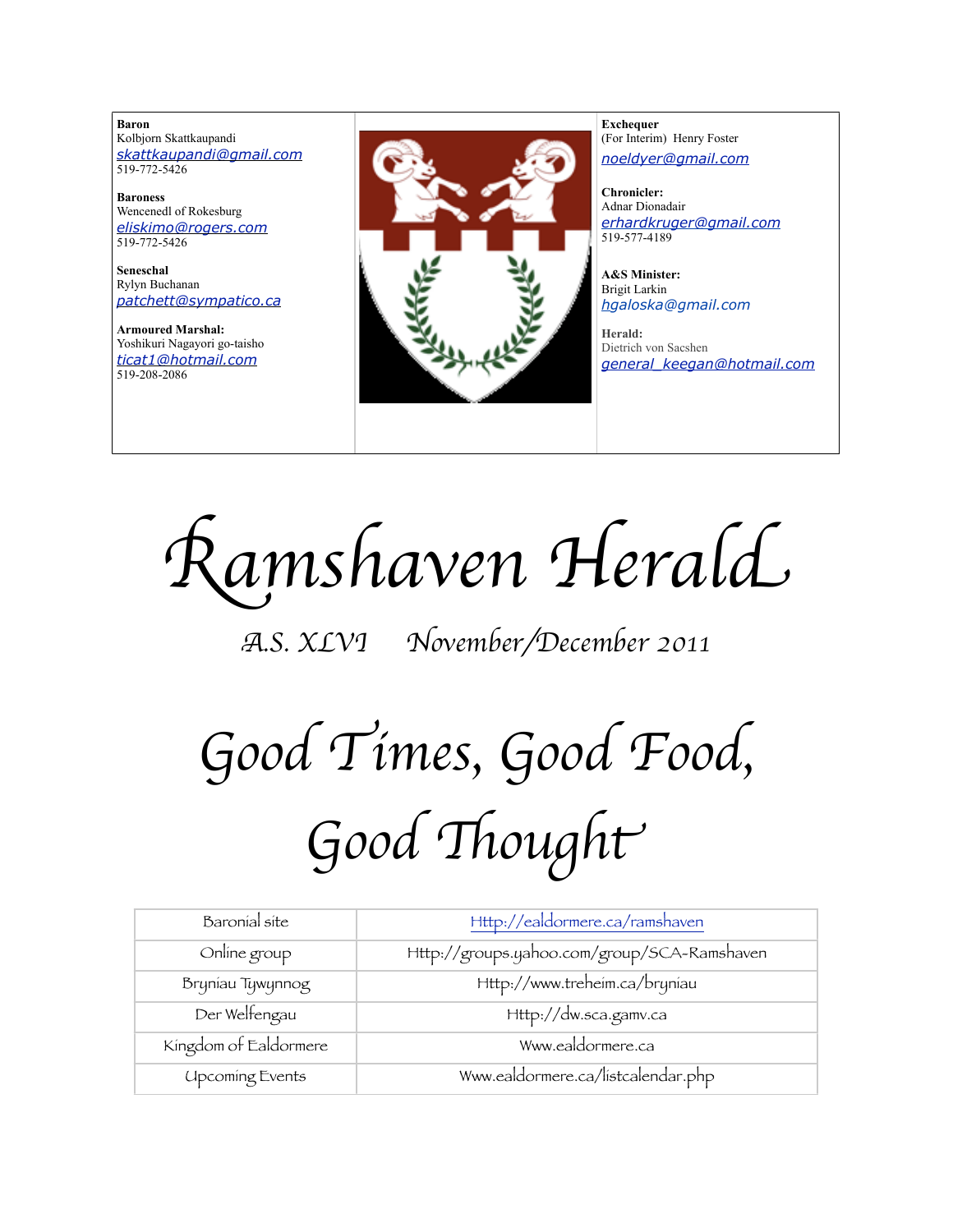Unto the Populace of RamsHaven do Their Excellencies, Kolbjorn Gothi and Brehyres Wencenedl send Greetings:

One of the most inspirational speeches ever written flowed from the pen of William Shakespeare in 1599, as he put words in the mouth of Henry V, on the eve of the Battle of Agincourt in 1415:

*From this day to the ending of the world, But we in it shall be remembered-We few, we happy few, we band of brothers; For he to-day that sheds his blood with me Shall be my brother; be he ne'er so vile, This day shall gentle his condition; And gentlemen in England now-a-bed Shall think themselves accurs'd they were not here,*

Two themes, glory and fellowship, run through the entire speech. These conditions are compelling to people. They speak of a commonality, a belonging. Glory, although often directed at an individual, is a reflection of common acclaim, and fellowship is the comfort and strength of common interest and purpose. That is probably why this speech speaks to so many; why it practically demands to be memorized and recited out loud. The desire for fellowship is what motivates us to join clubs and social organizations. Ours is one such society.

All social clubs stand or fall on the strength of fellowship within the group. This is perhaps even more true of our Society. It has been said that chivalry is at the heart of what we do and that "The Knights defend it, the Pelicans sacrifice for it, and the Laurels adorn it. Take away any, or fail to appreciate the contribution of one, and you cause our little tripod to fall." What applies to the peerages is even more true of the non-peers among us. We all contribute to our game. We all share the glory of a common fellowship.

Interestingly, there is a somewhat hard-to-define medieval virtue that is worth noting here: franchise. The word is derived from an Old French word meaning "freedom", but it's not a "do whatever you want" type of freedom. It could perhaps be said to be the fruit of noble

action; the freedom to not worry about the self. Franchise in the medieval sense is confidence, but not arrogance. It is belonging, but without the burden of seeing oneself as indispensable. It is a gentleness of heart willing to trust one's fellows. Perhaps more difficultly, it is not a chivalric virtue that can be taught, but only grown into.

As we come into the Christmas season, we wish each and every one of you peace and the joys of fellowship.

## Wassail!

How quickly time marches, since Their Excellencies Sir Edward and Mistress Rylyn became Prince and Princess at our successful Fall Crown Tournament! Many thanks again to all!

As we prepare for the New Year and another calendar filled with frivolity (and perhaps shenanigan), I, Adnar Dionadair, look back at the many accomplishments both by individuals and by teams, and so look forward to seeing all these past successes and experiences reflect well into the future.

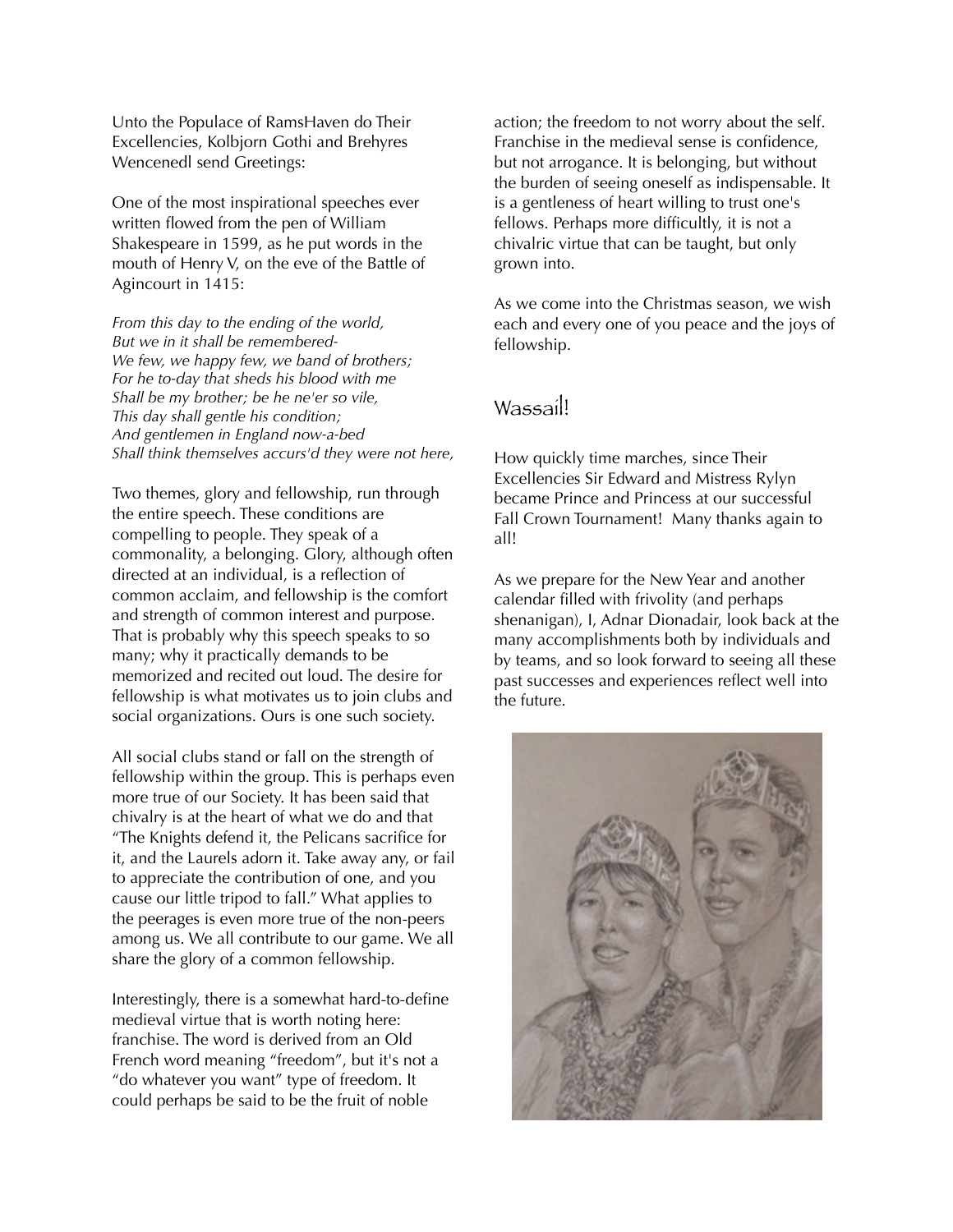## Our First Grand Tournament by Caleigh Jerry of Der Welfengau

*Our First Grand Tournament was rather grand, And ended with a ring in hand. With skirts swirling we graced the stage, While the men battled with blows of rage.*

*To the Tournament we went together, With clothes of fiber and shoes of leather. To the King and Queen we gave a bow, And from all attending we learned know-how.*

*Dancing and Sword work we all learned, All before court was adjourned. While delicious pie filled us up, Others prepared a feast for sup.*

*Representing der Welfengau for the first time at large,*

*We watched as each man took the charge. In the end a prince and princess were found, The next in line and now oath bound.* 

*When all was done and the day ended, The Tournament was one I highly recommended. To this day I still will ramble, Of the dancing steps and the great sword handle.* 

# Excellent Small Cakes

When looking through sources for medieval recipes, I've yet to find a recipe labelled cookie. Rather, I've found a number of references to small cakes, breads and even wafers, which are by their ingredients and cooking instructions, sweet biscuit creations.

 There are only a few references to food in the Anglo-Saxon era. So far, I've found actual recipes rather elusive. We do know that they had a fairly wide range of food stuffs, and used some more interesting cooking techniques. One of those references is to small honey short bread cakes. With experimentation, honey makes an acceptable sweetener for a cake which resembles a modern short bread, and is quite delicious.

The food history of Persia and surrounding area,

can date cookie-like cakes back to the  $7<sup>th</sup>$ century. In Europe , we have evidence of wafers and other small cakes being referenced fairly early, including gingerbread, although recipes

are still fairly scarce. By the  $16^{th}$  century, cookbooks were starting to become available to the middle class. In some of these are a variety of recipes for small cakes, including Meringues, jumbles, excellent small cakes and biskit bread, with recipes for both French biskit bread and white biskit bread.

Elinor Fettiplace's (1570-1647) recipe for white biskit bread is as follows:

## *"To make white bisket bread.*

*Take a pound & a half of sugar, & an handfull of fine white flower, the whites of twelve eggs beaten verie finelie, and a little annisseed brused, temper all this together, till it be no thicker than pap, make coffins with paper, and put it into the oven, after the manchet is drawen."*

The flour is in such a small amount, it must surely act as a meringue stabilizer, much as modern day recipes use Cream of Tarter. Trying back-to-back recipes, using both methods, I've found virtually no difference in the end product, but use cream of tarter because it was available

in the  $16^{th}$  century, as it is a by product of the wine industry; and, by eliminating flour, it makes the meringue cookies gluten-free. As for oven temperature, apparently Manchet loaves were a fine white bread, cooked after the more dense breads were cooked, needing a lower temperature. One source suggested that manchets were baked at about 350 ˚ F. Thus by the time they were removed, the oven would be cooler, perhaps 250˚ F, similar to modern day meringue temperatures.

My current favourite, although slightly post medieval cookie recipe is Digby's Excellent Small cakes, which dates from a book published in 1669.